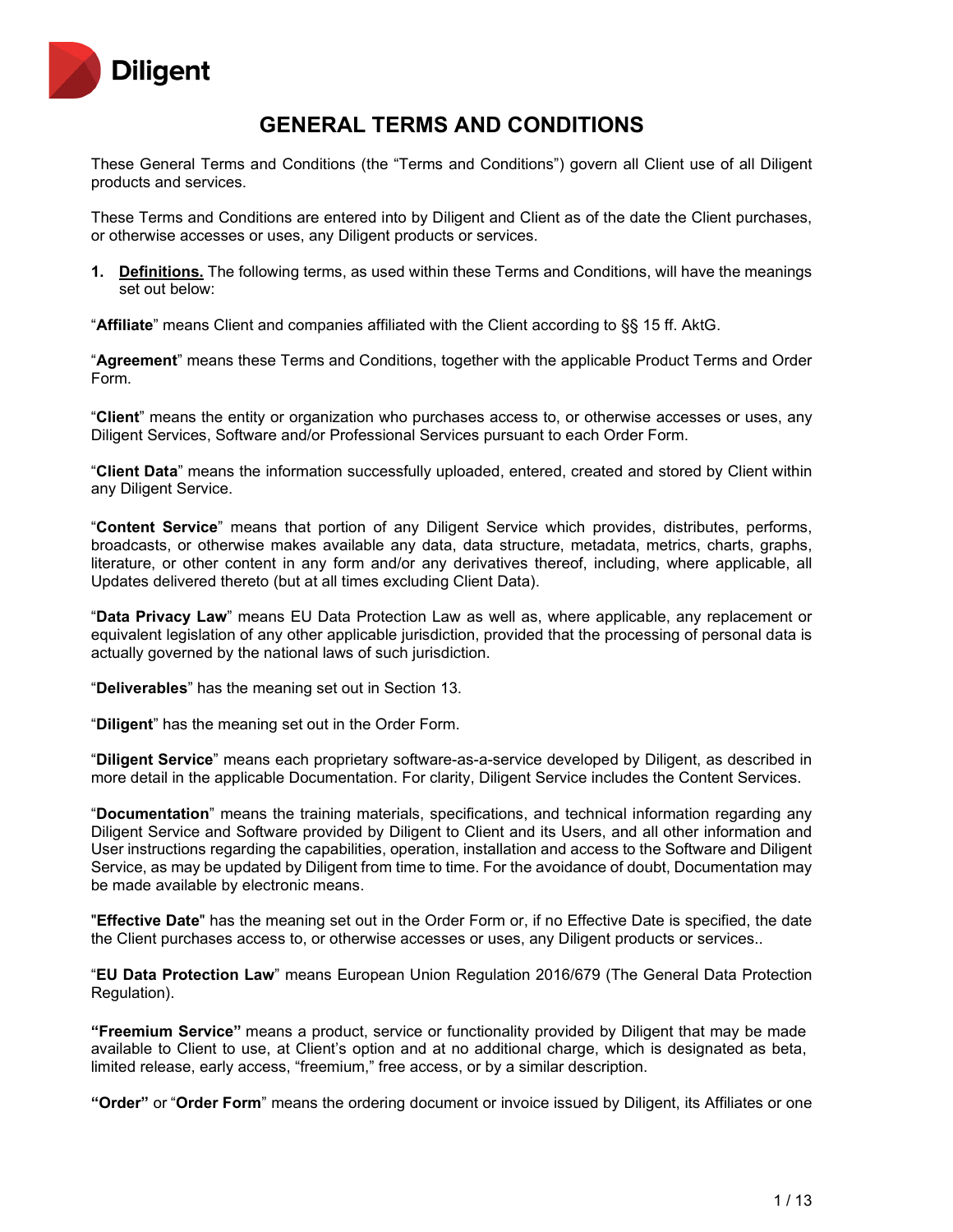

of their authorized resellers for the purchase by Client of access to any Diligent Services, Software, and/or Professional Services, which identifies the applicability of these Terms and Conditions to such access. "Order" or "Order Form" includes any Statement of Work agreed by both Parties. An Order Form may for the avoidance of doubt be issued electronically.

**"Party"** and/or **"Parties"** means Diligent and Client (as defined herein).

"**Product Terms**" means any specific terms and conditions applicable to specific Diligent Service(s), Software, and/or Professional Services ordered by the Client.

"**Professional Services**" means those specific consulting services (if any) agreed to in an Order Form to be delivered by Diligent in connection with a Diligent Service (including any services identified as professional services, consulting services, managed services, or implementation services in an Order Form), but excluding support services.

"**Professional Services Term**" means the term during which Professional Services shall be performed, being either (a) as specifically identified in the applicable Order Form where Professional Services are ordered; or (b) if no term is identified within such Order Form, then from the Effective Date of such Order Form until completion of the Professional Services identified therein.

"**Software**" means any proprietary downloadable software applications and products developed by Diligent and provided to Client (and its Users) for installation and use by Client (and its Users) on a personal computer, tablet or other device, including any Updates thereto provided by Diligent during the Term.

**"Statement of Work" or "SOW"** means an Order Form solely for Professional Services to be provided in connection with a Diligent Service or Software (such Diligent Service purchased under a separate Order Form).

"**Subscription Fees**" means the fees for the right to access and use a Diligent Service, Software or, where applicable, Professional Services as set out in the applicable Order Form.

"**Term**" has the meaning set out in Section 3.

**"Third-Party Provider"** means a supplier of data, information, software, services or other items that are part of or otherwise used in connection with the Content Services.

"**Updates**" means corrections, bug fixes, patches, modifications, updates and enhancements that Diligent, in its sole discretion, makes generally available to its customer base.

"**User**" means an individual identified by Client as authorised to access a Diligent Service in accordance with the applicable Order Form.

"**User ID**" means a unique alphanumeric identifier assigned to a User so that the User can access the Diligent Service, Software and use the corresponding authorized features of a Diligent Service.

**2. Provision of Product and Services.** During the Term, Diligent will make the Diligent Services specified in the Order Form available to the Client and its Affiliates (subject to any restrictions in the Agreement, including number of Users and, with respect to Affiliates, Section 4.3). Client will provide Diligent with all necessary and reasonable cooperation to enable Diligent to perform its obligations under the Agreement.

**3. Term.** The Term of this Agreement begins on the applicable Effective Date and will continue for the period identified as the "Initial Term" in the Order Form ("**Initial Term**"). If no specific Initial Term period is stated in the Order Form, the Initial Term shall be one year. After the Initial Term, the term of the Agreement will automatically renew for additional one (1) year terms ("**Renewal Term**"), unless either Party provides the other written notice of non-renewal no later than thirty (30) days prior to the expiration of the Initial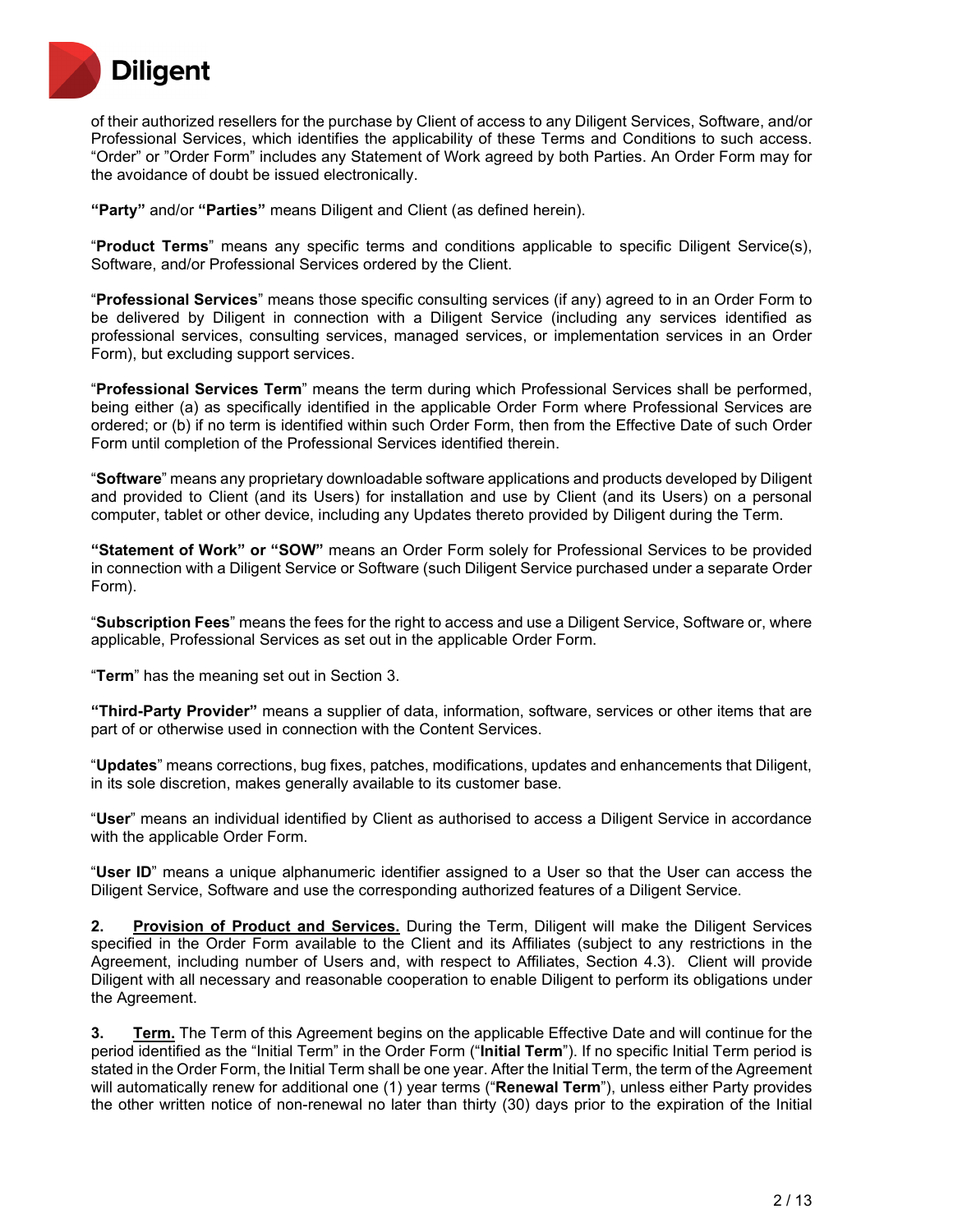

Term or any Renewal Term. Diligent may implement revised pricing (for example, to account for an increase in personnel or other costs) for any Renewal Term by giving written notice of the new pricing to Client at least sixty (60) days prior to the commencement of a Renewal Term and the pricing will apply to the Renewal Term unless Client provides written notice of non-renewal in accordance with this Section. Collectively each Initial Term and each Renewal Term (if any) constitute a "**Term**" in respect of the applicable Order Form. The Parties' rights to terminate this Agreement for good cause where expressly provided elsewhere under this Agreement remain unaffected.

## **4. Access Right; Restrictions.**

4.1. Access Rights. During the Term and conditioned upon Client's compliance with all the terms of the Agreement, Diligent grants to Client, a limited, non-exclusive, non-transferable, and non-sublicensable right to allow Users to, in accordance with the Agreement, access and use the applicable Diligent Services set out in the relevant Order Form solely for Client's internal business purposes. As part of the implementation of certain Diligent Services, Client may be required to identify in writing the Users, who will be assigned User IDs. For the avoidance of doubt, if applicable pursuant to the relevant Order Form, any Content Services described thereunder shall be Diligent Services and subject to the restrictions set forth herein. Certain Diligent Services and Software may be accessed and delivered electronically through a secure area of the applicable Diligent website and are deemed delivered when they are made available for access or download by Client, as applicable.

4.2. Software. During the Term and conditioned upon Client's compliance with all the terms of the Agreement, Diligent grants Client a limited, non-exclusive, non-transferable, and non-sublicensable right to install and use the applicable Software in accordance with the Documentation for such Software.

4.3. Affiliates. To the extent that Client is purchasing access on behalf of its Affiliates, Client irrevocably and unconditionally guarantees the compliance of each Client Affiliate with the Agreement and will be jointly and severally liable with each Client Affiliate for breach of the Agreement. All remedies available to Diligent, including the ability to obtain injunctive relief, will apply to such Client Affiliates, and Client will reasonably assist Diligent in enforcing Diligent's rights and remedies against such Client Affiliates. Client's Affiliates may enter into an agreement with Diligent on the same terms as Client under this Agreement by entering into an Order Form referencing the agreed terms between Client and Diligent. Any such Order Form shall be its own separate agreement between Diligent and the Client Affiliate, running on its own term, and the termination of this Agreement shall not terminate such separate agreement (or vice versa). For the avoidance of doubt, where the Client Affiliate is based outside the Client's country, a Diligent Affiliate (where applicable) may enter into such Order Form in lieu of Diligent, and pricing may be converted to a local currency where such local currency is supported by the Diligent Affiliate.

4.4. Reservation of Rights. Except for the limited rights set forth in Section 4.1 and 4.2 above, Client does not acquire any intellectual property or other rights, express or implied, in or relating to any Software or Diligent Services. Diligent reserves title, ownership, and all other rights to all Software and Diligent Services. Client and Users will not remove, obscure, or alter Diligent's copyright notices, trademarks, other proprietary rights notices, or any other content of any kind appearing in the Diligent Services, Software, or Documentation. For the avoidance of doubt, ownership of all Content Services (including any products or components contained therein) belongs to Diligent or its Third-Party Providers and nothing in this Agreement shall transfer or assign any right, title or interest in the applicable product or components of the Content Services to the Client.

4.5. Restrictions. Client must not and represents and warrants it will not use the Diligent Services in any manner that is not described in the Documentation or in any manner that is prohibited by the Agreement. Client is responsible for all access and use of the Diligent Services and Software by its Users and any person that gains access through Client or any of its Users or User IDs.

4.6. Restrictions on Use. Client must not and must ensure that Users do not, directly or indirectly, (i) reverse engineer, disassemble, decipher, translate, decompile, prepare derivative works of the Diligent Services or Software or otherwise attempt to access, imitate, derive or discover the source code thereof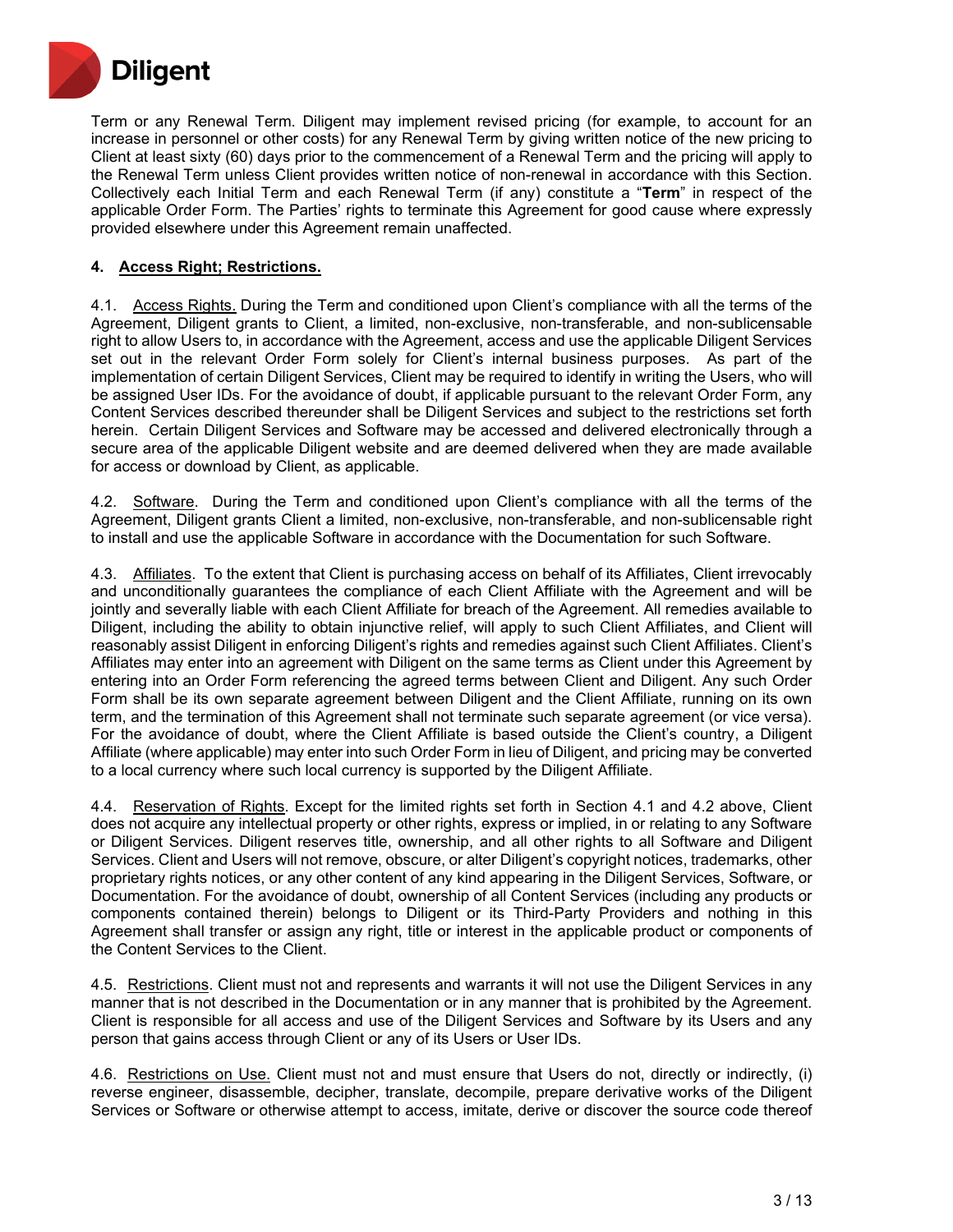

except in accordance with the precondition of § 69e sec. 1 German Copyright Act (UrhG), and only if Diligent is not providing the necessary data and/or information in a reasonable period of time after being requested to do so in writing; (ii) upload any Client Data or any content, data or information that is unlawful, harmful, threatening, abusive, harassing, tortious, defamatory, vulgar, obscene, libelous, invasive of another's privacy or right of publicity, hateful, or racially, ethnically or otherwise objectionable; (iii) infringe the intellectual property or privacy rights of any third party in connection with use of the Diligent Services, Software or Documentation (including by uploading Client Data to the Diligent Services); (iv) interfere with or disrupt Diligent's software, the Diligent systems used to host the Diligent Services, other equipment or networks connected to the Diligent Services, or disobey any requirements, procedures, policies or regulations of networks connected to the Diligent Services made known to Client; (v) license, sell, rent, lease, lend, transfer, outsource, sublicense or otherwise provide access to the Diligent Services or Software or utilise the Diligent Services for the benefit of a third party, including through a service bureau, commercial time-sharing arrangement, or application service provider (ASP) arrangement; (vi) provide publicly, or make publicly available, any links, hypertext (Universal Resource Locator (URL) address) or otherwise (other than a "bookmark" from a Web browser) to the Diligent Services, or any part thereof; (vii) circumvent the User authentication or security of the Diligent Services or any host, network, or account related thereto; (viii) perform any penetration testing on or with respect to the Diligent Services, including use of any tools, code or instruction intended to fuzz, damage, destroy, alter, reveal any portion or expose vulnerability of the Diligent Services (unless specifically authorized by Diligent in writing); (ix) mirror the Diligent Services on any server; (x) make any use of the Diligent Services that violates any applicable law; (xi) fail to use commercially reasonable efforts to prevent the unauthorised license, sale, transfer, lease, transmission, distribution or other disclosure of the Diligent Services; (xii) allow any non-Users to use any User IDs, code(s), password(s), or other mechanisms issued to, or selected by, Client or Users for access to the Diligent Services; (xiii) use the Diligent Service, in whole or in part, in any manner that competes with Diligent or its Affiliates, including, but not limited to, any distribution of a Diligent Service, related data or derivative works based thereon; (xiv) create a database in any form whatsoever from the Diligent Service; (xv) associate the Diligent Service or its content to another website by employing any technology, including, but not limited to, hyper linking and framing; (xvi) use automated systems, software or processes to extract or compile data from the Diligent Service ("data scraping"); or (xvii) use the Diligent Service as part of Client's intranet or other internal network.

4.7. User IDs. Rights of any User to utilise any Diligent Services cannot be shared or used by more than one individual. Client must not and will ensure that Users do not permit any other individual or entity to access (through User ID and password sharing or otherwise) the Diligent Service or Software. Client is restricted to the number of Users for which it has purchased subscriptions. Virtualization technology may not be used to circumvent the restrictions in this Agreement. Client may on a permanent basis transfer a User's access right purchased by Client to another User without incurring additional Subscription Fee charges (but subject to payment of an installation fee , if applicable), as long as the number of Users does not exceed the number of Users purchased, and the original User is no longer a User and is not permitted access to the Diligent Service. If Client exceeds, or wishes to increase, the number of Users, additional fees will apply.

4.8. Feedback. Client is not required to provide Diligent any feedback, comments or suggestions about the Diligent Service or any of Diligent's technologies, products, or services ("**Feedback**"). However, if Client provides Feedback, Client agrees that even if it is designated confidential, the Feedback is not confidential and Diligent is free to use, disclose, reproduce, license or otherwise distribute the Feedback without any obligations or restrictions of any kind, including intellectual property rights.

## **5. Client Data and Client Materials.**

5.1. Client reserves all title and ownership of the Client Data. Diligent will take reasonable security measures with respect to the storage and transmission of Client Data. Upon Client's reasonable request, Diligent will provide Client with Diligent's then-current security Documentation made generally available to customers of the relevant Diligent Service. Diligent shall promptly and without undue delay notify Client after confirming any actual or reasonably suspected information security breaches affecting the security of the Client Data.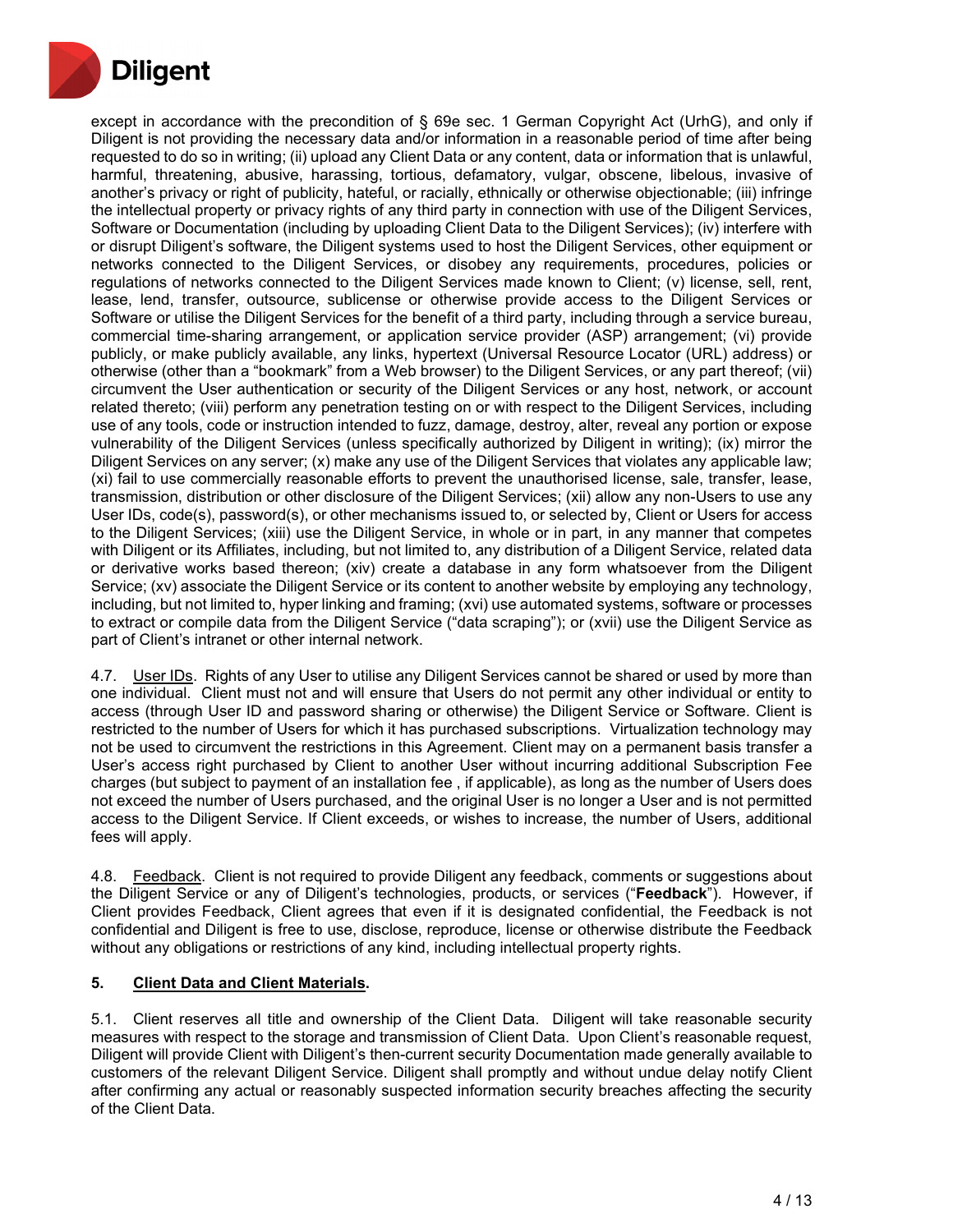

5.2. Client hereby grants Diligent the right to use the Client Data for the purposes of providing the Diligent Services pursuant to the Agreement. If Client furnishes to Diligent any content, materials or other intellectual property (including graphics, logos, trademarks, etc.) other than Client Data (collectively "Client Materials") Diligent may use the Client Materials in connection with the provision of the Diligent Services and Professional Services under the Agreement. In addition to the foregoing, Client acknowledges that Diligent may (i) collect anonymised, de-identified information relating to use of the Diligent Services (including usage data) in order to improve Diligent's products and services and for other reasonable internal uses and (ii) aggregate such anonymized, de-identified information with anonymous, de-identified information of its other clients for purposes of creating and distributing case studies or industry reports as part of its products and services, provided that, in each case the information does not, and could not reasonably be used to, relate back to or identify Client and Diligent does not sell, resell or make other commercial use of such information (other than on an aggregated basis under the foregoing (ii)). Diligent may also collect data related to Client and its Users for the purpose of notifying Client and its Users of product upgrades or other necessary notifications.

5.3. Client determines what Client Data it uses in connection with the applicable Diligent Service and retains full control over the access to and use of its Client Data. Diligent will not access Client Data, except as instructed or authorized by Client, where necessary to prevent or address service or technical problems affecting Client, or as required by applicable law, regulation or court order.

5.4. Client agrees that Diligent and its affiliated companies may reference Client as a Diligent customer (including using Client's name and logo), including on Diligent's and its affiliated companies' website. Diligent will (a) comply with Client's reasonable instructions that are provided to Diligent related to such use of name and logo and (b) promptly cease such reference upon Client's request (such requests may be directed to [marketing@diligent.com\)](mailto:marketing@diligent.com).

5.5. Client is responsible for providing sufficient bandwidth and network connectivity to ensure all Users can access and use the Diligent Service. The technical requirements set forth in the Documentation are subject to change upon notice. Client is responsible for ensuring its firewalls permit access to the Diligentowned URLS/IP Addresses. To ensure Client receives optimal performance, Client should use the Diligent Service on a hardware and software system that matches or exceeds the highest specifications recommended by Diligent, available in the Documentation. Suitable configuration of software and hardware will depend on individual circumstances. System performance may be adversely affected by unsuitable software or hardware. Client is responsible for taking reasonable security precautions, including, without limitation, determining the security configurations of its systems (e.g. password construction rules and expiration intervals). Client is responsible for setting up and ensuring the confidentiality of User accounts and passwords assigned to them for use with the Diligent Service. Client is responsible for promptly notifying Diligent after confirming any actual or reasonably suspected information security breaches affecting the security of the Diligent Service or Software, of which it becomes aware, including without limitation compromised User accounts. Client is responsible for periodically reviewing its security configurations and access rights to determine if they are appropriate for its needs. Client is responsible for defining its authorised approvers, documentation and validation requirements for changes to its use and access to the Diligent Service.

5.6. Each Party will comply, to the extent applicable, with Data Privacy Law (including EU Data Protection Law) in performing their obligations under this Agreement. Diligent's Data Protection Addendum is also available at https://diligent.com/data-processing-addendum, and the terms of such Data Protection Addendum as of the Effective Date are hereby incorporated into this Agreement by reference. Client may separately elect to execute such Data Protection Addendum provided that Client returns a copy of such executed Data Protection Addendum to Diligent at privacy@diligent.com.

## **6. Pricing and Payment.**

6.1. Fees. In consideration for the provision of the applicable Diligent Services and Professional Services (as applicable), Client will pay the amounts set forth in the Order Form in accordance with the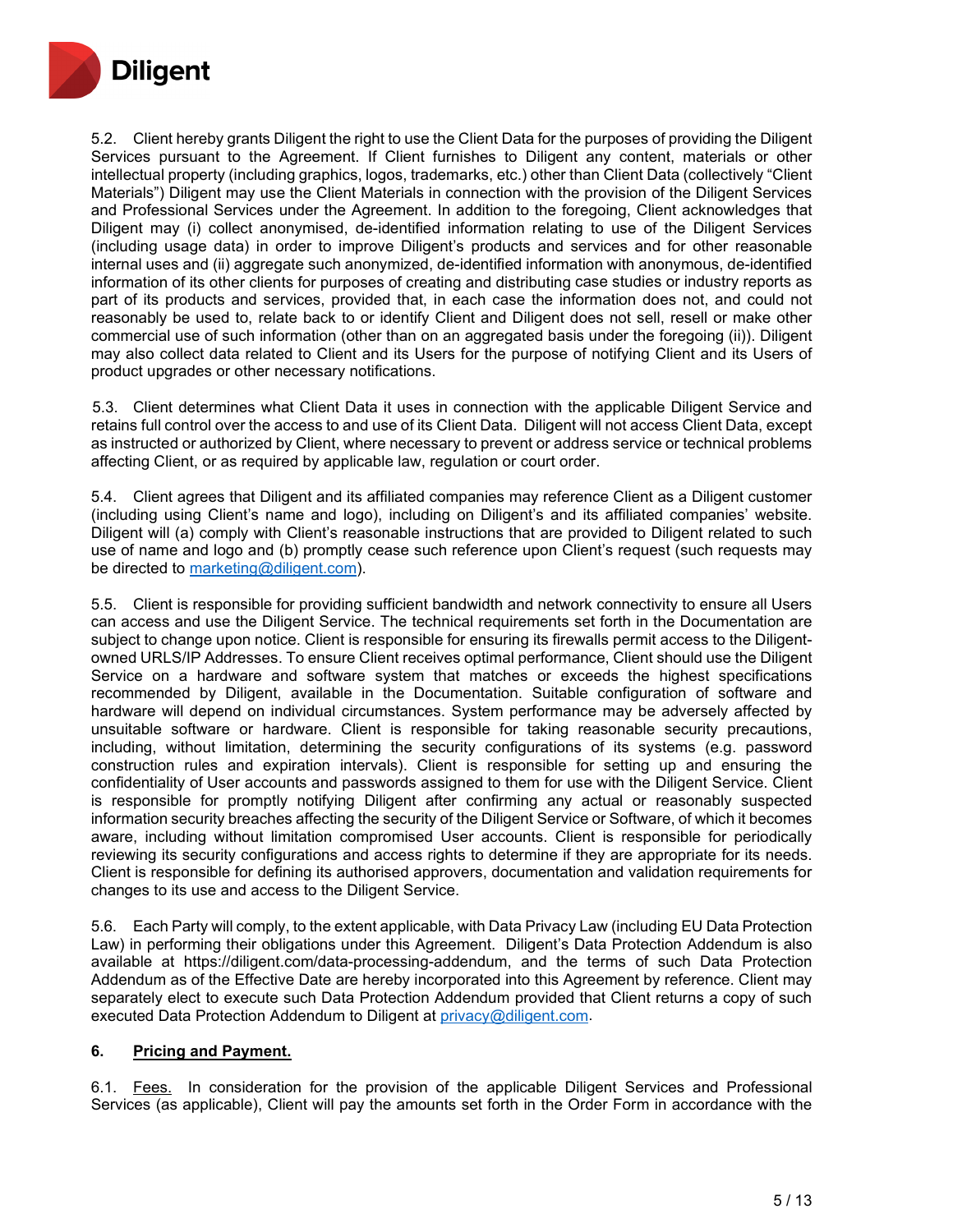

terms set forth in this Section. All Subscription Fees are to be paid annually in advance. Except as specifically provided to the contrary in the Agreement, in the event of the cancellation, completion, expiration or termination of the Agreement, all monies paid or due or owing to Diligent by Client shall be deemed non-refundable. Any reduction in the quantity of any purchase made in an Order Form must be agreed in writing by the Parties at least thirty (30) days in advance of the commencement of the next Renewal Term, and any such reduction shall take effect as of the commencement of the next Renewal Term. If there is no written agreement to reduce the quantity of any purchase in an Order Form by such time, the Agreement will automatically renew for the same quantity for the preceding Initial or Renewal Terms, as applicable. Diligent will issue an invoice to Client for the Initial Term's Subscription Fee for the first year and any other fees on or about the date the Order Form is executed. For each year of the Term thereafter, Diligent will invoice Client for Subscription Fees approximately thirty (30) days prior to the anniversary of the applicable Effective Date. Client will pay all invoices within thirty (30) days of the date of invoice. For any amount not paid when due, and without prejudice to any other right and remedies of Diligent, Diligent may charge interest accruing on a daily basis on such due amounts at an annual rate equal to five percent (5%) over the then current base lending rate of HSBC Bank plc from time to time, commencing on the due date and continuing until fully paid, whether before or after judgment. Client will reimburse Diligent for its costs incurred (including reasonable attorney's fees) in the collection of Client's past due amounts. If any fees owing by Client are thirty (30) days or more overdue, Diligent may, without limiting its other rights and remedies, suspend access to the Diligent Services and/or Professional Services until such amounts are paid in full, provided Diligent has given Client at least ten (10) days' prior notice that its account is overdue. Client will be responsible for all reasonable, pre-approved travel, accommodation and meal expenses incurred in connection with any on-site training, services or instruction. Such expenses will be invoiced at actual cost. If Client reschedules or cancels any onsite training, instruction or Professional Services for which Diligent has incurred non-refundable out-of-pocket expenses, Client will reimburse Diligent for such non-refundable expenses. All amounts payable to Diligent hereunder are payable in full in EURO (unless otherwise indicated in the Order Form) without deduction or set off, and shall be in addition to all taxes, bank fees or duties, which are also Client's responsibility.

6.2. Taxes. All Subscription Fees are quoted exclusive of value added tax. Client is responsible for payment of all applicable value-added, sales, use, license and other transaction-based taxes (such as gross receipts or excise taxes), withholding taxes, and all applicable export and import fees, customs duties, and similar charges (other than taxes based on Diligent's net income) which are levied or imposed by reason of the transactions contemplated by this Agreement. In the event that any withholding taxes are payable under any applicable law in respect of any payment due to Diligent under this Agreement, Client shall gross up such payment such that the balance payable to the Diligent after deduction of the applicable withholding taxes shall be equivalent to the original amount due to Diligent. Provided that in the event any avoidance of double taxation treaty is applicable to such payments, Diligent and Client shall cooperate to obtain the full benefit of such treaty.

## **7. Warranties and Disclaimers.**

7.1. Software and Services. During the Term, Diligent warrants that the applicable Diligent Service and Software will materially conform to the applicable Documentation. The warranty will not apply: (i) if the applicable Diligent Service or Software is not used in accordance with this Documentation; or (ii) if the defect is caused by Client Data, Client Materials or any third party services, content, products or modification or customisation made by Client to such Diligent Service or Software unless the aforementioned has been recommended or approved by Diligent.

7.2. Remedy for Breach of Warranty. Client shall provide Diligent with written notice of any defect of the Diligent Service or Software encountered by Client immediately and undertake reasonable actions that enable Diligent to identify and solve the applicable issue. Diligent will, at its option, (i) correct the nonconforming Diligent Service or Software so that it materially complies with the Specifications within a reasonable time; or (ii) provide a replacement with substantially equivalent functionality and performance. If Diligent's final attempt to remedy a defect within one month of the Client's written notice has failed, Client may (i) demand a reduction in the fees (*Minderung*) equivalent to a pro-rata portion of the prepaid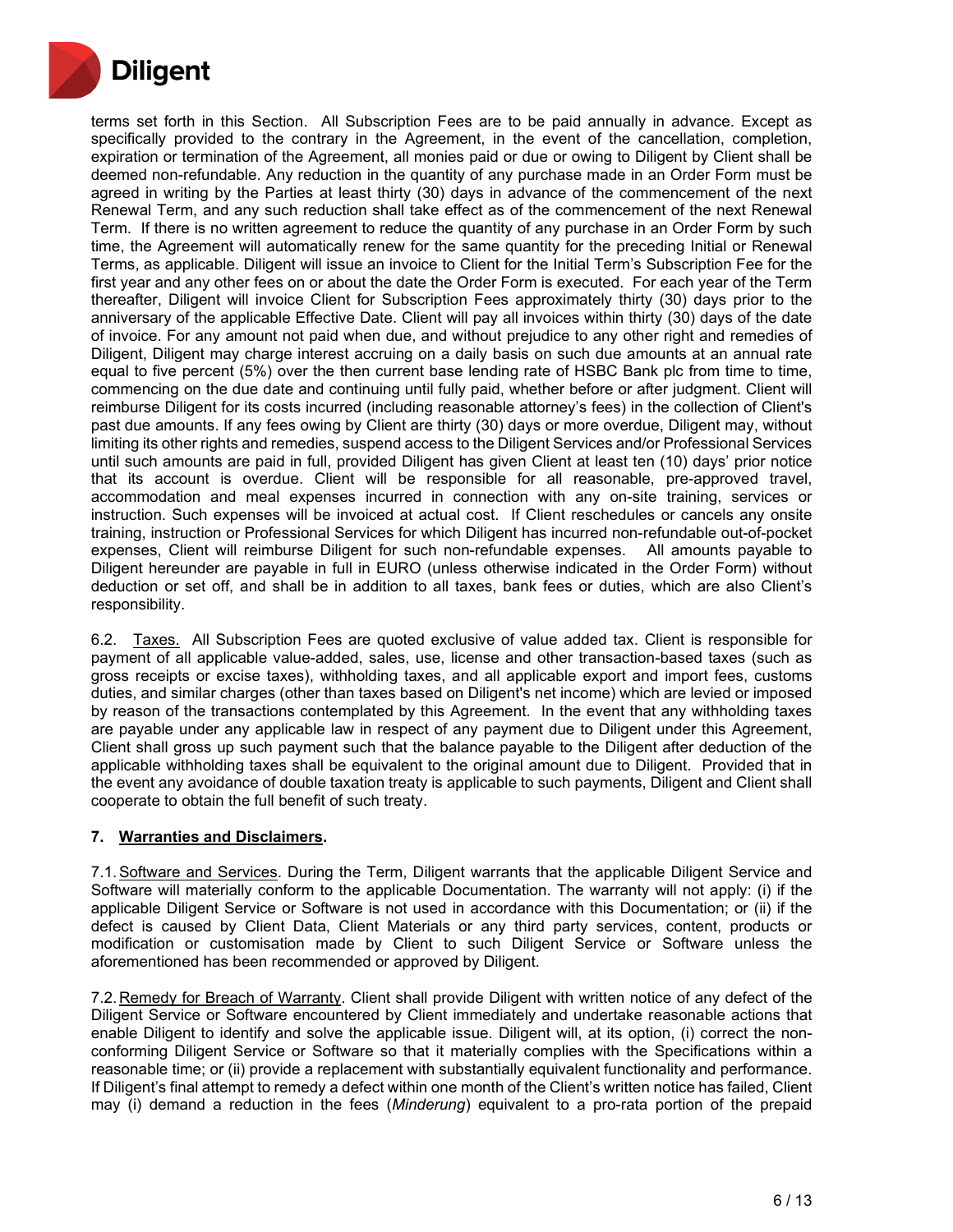

Subscription Fee based on the number of months remaining in the Initial Term or Renewal Term as of the date that Client provided written notice of the warranty claim, (ii) claim damages in accordance with Section 9 of this Agreement or (iii) terminate this Agreement for good cause in accordance with Section 10 of this Agreement.

7.3.Viruses. Diligent will take reasonable precautions to protect against any person acting by, under or through Diligent from introducing any software virus, worm, "back door," "Trojan Horse" or similar harmful code into the Software.

## **8. Indemnification.**

8.1. Indemnity by Diligent. Diligent will indemnify Client against any bona fide third party claim that the grant of a right to, or the access and use by, Client and its Users of the Software or any Diligent Service (or any Deliverables if applicable) in accordance with the Agreement infringes a validly existing German trademark, copyright, patent or other proprietary right and pay any final judgment awarded or Diligentnegotiated settlement. Diligent's obligations under this Section are conditioned upon Client providing Diligent (i) prompt written notice of any claim; (ii) sole and exclusive control over the defense and settlement of the claim; and (iii) such cooperation as Diligent may reasonably request with respect to the defense or settlement of such claim at Diligent's expense. Diligent will defend any claim under this Section with counsel of its own choosing and settle such claim as Diligent deems appropriate provided that this does not require an admission of guilt or liability by Client. Client may participate in such defense with counsel of its own choosing and at its own cost and expense. Client will not admit liability, take any position adverse or contrary to Diligent, or otherwise attempt to settle any claim or action for which it is seeking indemnification without the express written consent of Diligent. If, in Diligent's sole opinion, an infringement claim may have validity or if there is an infringement that impairs or prohibits use of the Software by the Client, then Diligent may modify the Software, Deliverables or Diligent Service to make it non-infringing, procure any necessary license, or replace the affected item with one that is reasonably equivalent in function and performance. If Diligent's final attempt to remedy a defect has failed, Client may demand a reduction in the fees (*Minderung*) or, if the defect makes the access to the Diligent Service impossible or limit the use of the Diligent Service to such an extent that use of the Diligent Service for dayto-day business is either impossible or is possible only at unreasonable expense, claim damages in accordance with Section 9 or 8 of this Agreement.

8.2. Indemnity by Client. Diligent shall have no obligation under Section 8.1 for, and Client shall fully indemnify and hold harmless Diligent (in the following incl. its representatives, employees and/or agents) from and against all third party claims arising from any inadmissible use of the Diligent Service by Client or Users, in particular but not limited to violations of Sections 4.6 and sentence 3 of Section 5.5 and to claims against Diligent due to the infringement of third party intellectual property rights by Client in connection with the use of the Diligent Service. This Section 8.2 shall not apply in cases where Client has not at least acted with negligence.

## **9. Limitations on Liability.**

9.1.General. If not excluded or limited by any stipulation included in this Section 9, the parties are liable according to the rules and regulations applying under applicable statutory law.

9.2. Limitation of Liability. If not stated otherwise in this Section 9, the total aggregate liability of either Party shall be limited to typical and foreseeable contractual damages in the total amount of the Subscription Fees paid or payable by Client under this Agreement, irrespective of the legal basis of the underlying claim, such as e.g. breach of contract or tort.

9.3.Exclusions from Limitation of Liability. The limitations set forth in Section 9.2 will not apply to: (i) any action undertaken by Diligent with willful misconduct or gross negligence; (ii) Diligent's negligence causing death or bodily injury or illness; (iii) fraud; (iv) the assumption of a guarantee; or (v) any liability requirement for damages under the German Product Liability Act (Produkthaftungsgesetz) or any other mandatory law.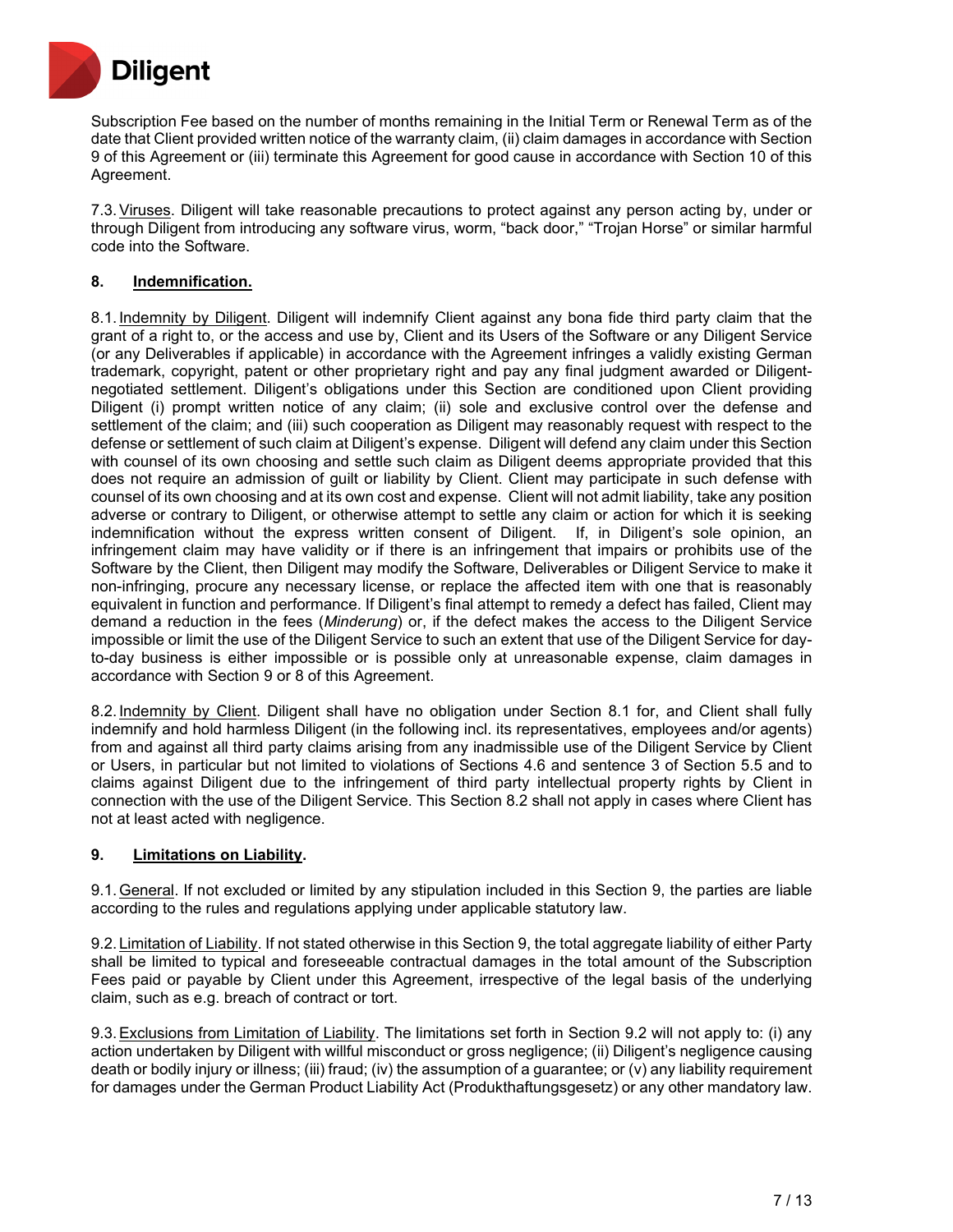

9.4. Limitation on Category of Liability. In no event, but subject to restrictions set out in Section 9.3, will Diligent be liable for loss of profits (Article 252 German Civil Code (Bürgerliches Gesetzbuch) and punitive damages. In case of loss (and provided such loss does not result in or constitute a disclosure of Confidential Information prohibited under Section 12 of this Agreement) or corruption of Client Data, Diligent shall only be liable for the costs related to the successful data recovery activities by Diligent, which would be necessary.

9.5. Notwithstanding Section 9.3, Diligent's strict liability ("verschuldensunabhängige Haftung") for defects existing at the time of conclusion of the Agreement (§ 536a BGB) is excluded.

9.6.Section 9.2 also applies in case of breach by an agent or subcontractor of Diligent and the personal liability of Diligent's employees, representatives, and management and/or corporate body of Diligent.

9.7.The Client's claim for damages according to Section 9.2 shall become time-barred according to applicable law. The Client's claim for all other damages shall become time-barred after one (1) year beginning with the last day of the year in which the Client became aware of the damage. All claims become time-barred latest after five (5) years after arising, or ten (10) years after the respective action, breach of duty or other action causing the damage took place.

**10. Termination for Good Cause.** This Agreement may be terminated, in whole or in part, for good cause (aus wichtigem Grund) upon written notice by either Party. A Party shall have good cause for termination if there are any circumstances that would make a continued cooperation of the Parties unduly burdensome for the terminating Party, including, but not limited to, a breach of Section 11 (Confidentiality) by one of the parties, a breach of Section 4 (Access Right; Restrictions) by Client or a breach of Section 5 (Client Data and Client Materials) by Diligent.

**11. Consequences of Termination.** Upon termination of the Agreement for any reason, all rights granted to Client pursuant to the Agreement (as the case may be) will terminate, Client will immediately cease all access and use of the applicable Diligent Service(s) and Software, and pay all unpaid fees. If Client terminates this Agreement due to Diligent's breach of the Agreement, then to the extent Client has paid fees to Diligent that relate, on a pro-rated basis, to any portion of the Term that is after the date of termination, Diligent will pay to Client a pro-rated refund of such fees. If requested by Client after termination of the Agreement, Diligent will make Client Data available for the Client to export or download as provided in the Documentation for a period not to exceed thirty (30) days from the date of termination. After such period (or if Client does not make such a request within ten (10) days of the date of termination), Diligent will be under no obligation to hold the Client Data and will delete all Client Data (including backups of Client Data) no later than one hundred twenty (120) days from the termination date unless Diligent has specifically agreed otherwise in writing. After deletion is complete, Diligent will provide a certificate confirmation deletion of the Client Data if so requested by Client. Sections 1, 4.4, 4.5, 5.2, 5.4, 6-16 will survive termination of the Agreement for any reason.

**12. Confidentiality.** Client will retain in confidence the terms and pricing of the Agreement and all other non-public information, technology, and materials (including the Diligent Service and Software) provided by or on behalf of Diligent during the Term (Diligent's "**Confidential Information**"), and Diligent shall retain in confidence the Client Data (Client's "**Confidential Information**"). Each Party will not disclose the Confidential Information of the other to any third party except for those provided under the Agreement or use it for any purpose other than to carry out the activities contemplated under the Agreement. Each Party may only disclose the other's Confidential Information to its employees or third parties who assist with the operation of the Agreement (e.g., Users, contract developers, service providers, etc.), who have a need to know in connection with the Agreement and who have agreed to obligations of confidentiality that are no less restrictive than the obligations in the Agreement. Each Party will take reasonable steps, and in no event will those steps be any less secure than the steps it uses to protect its own similar information, to ensure that the other's Confidential Information is protected. Each Party is responsible for the actions or inactions of its employees and advisors with respect to use and disclosure of the other's Confidential Information. The restrictions set forth in this paragraph will not apply to any information that: (a) was known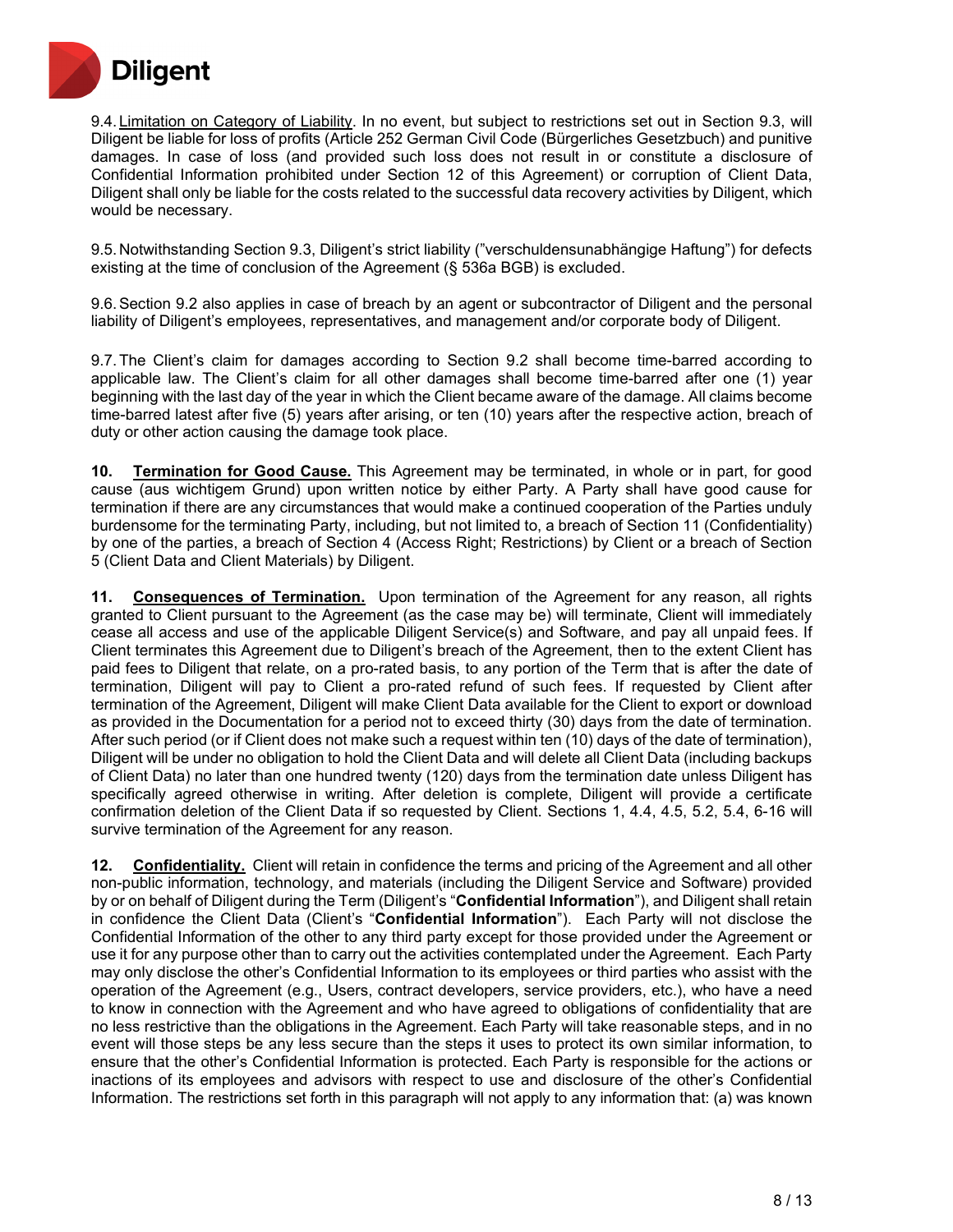

by the receiving Party without obligation of confidentiality prior to disclosure by the disclosing Party; (b) was in or entered the public domain through no fault of the receiving Party; (c) is disclosed to the receiving Party by a third party legally entitled to make the disclosure without violation of any obligation of confidentiality; or (d) is independently developed by the receiving Party without reference to any Confidential Information. To the extent that Confidential Information is required by applicable law or regulations to be disclosed, a receiving Party may disclose such information after providing to the disclosing Party, to the extent permitted by law, prompt notification of such request for disclosure for the purpose of challenging such request. In the event that Diligent is required by law to disclose any portion of the Client Data, or is so directed by Client, Client shall pay any reasonable fees associated with complying with such disclosure.

## **13. Professional Services.**

13.1. Scope of Applicability. The provisions of this Section shall apply solely to Professional Services, where such Professional Services are included in an Order Form. This Section does not limit the operation of any other Sections of the Agreement, but in the event of any direct conflict between this Section and other Sections with respect to the Professional Services, this Section shall control. Notwithstanding Section 3, for purposes of any SOW, the Term of such SOW shall be as set forth in the applicable SOW or Order Form.

13.2. Provision of Services. Subject to Section 13.5, Diligent shall use commercially reasonable efforts to perform the Professional Services in accordance with the applicable Order Form or SOW, and Diligent represents and warrants that all Professional Services shall be provided in a professional and workmanlike manner.

13.3. Remedy. If notified in writing of any claim for Diligent's breach of Section 13.2, Diligent will, at its option, (i) reperform the Professional Services so that they comply with Section 13.2; or (ii) terminate the portion of the affected Order Form attributable to such Professional Services and refund the fees attributable for such Professional Services.

13.4. Suitability. Diligent shall assign employees and subcontractors with qualifications suitable for the Professional Services described in the relevant Order Form. Diligent may replace or change employees and subcontractors in its sole discretion with other suitably qualified employees or subcontractors.

13.5. Client Responsibilities. Client shall make available in a timely manner at no charge to Diligent all technical data, Client Data, computer facilities, programs, files, documentation, test data, sample output, or other information and resources of Client required by Diligent in each case for the performance of the Professional Services, as well as anything specified in the applicable Order Form. Client shall be responsible for, and assumes the risk of, any problems resulting from, the content, accuracy, completeness and consistency of all such data, materials and information supplied by Client. Client shall provide, at no charge to Diligent, reasonable cooperation as Diligent requires to perform the Professional Services.

13.6. Ownership. Ownership of all work product, developments, inventions, technology or materials related to any Professional Services (the "Deliverables") shall be solely owned by Diligent (except with respect to Client Data, which shall remain Client's sole property). Solely during the applicable Term and conditioned upon Client's compliance with all the terms of the Agreement, Diligent grants to Client a limited, nonexclusive, non-transferable, and non-sublicensable right to make use of the Deliverables.

13.7. Modifications and Change Orders. For the avoidance of doubt, modifications to the scope of any Professional Services shall become effective only when a document incorporating the relevant written change request is executed by authorised representatives of both Parties.

#### **14. Content Services.**

14.1. Scope of Applicability. The provisions of this Section shall apply solely to Content Services. This Section does not limit the operation of any other Sections of the Agreement, but in the event of any direct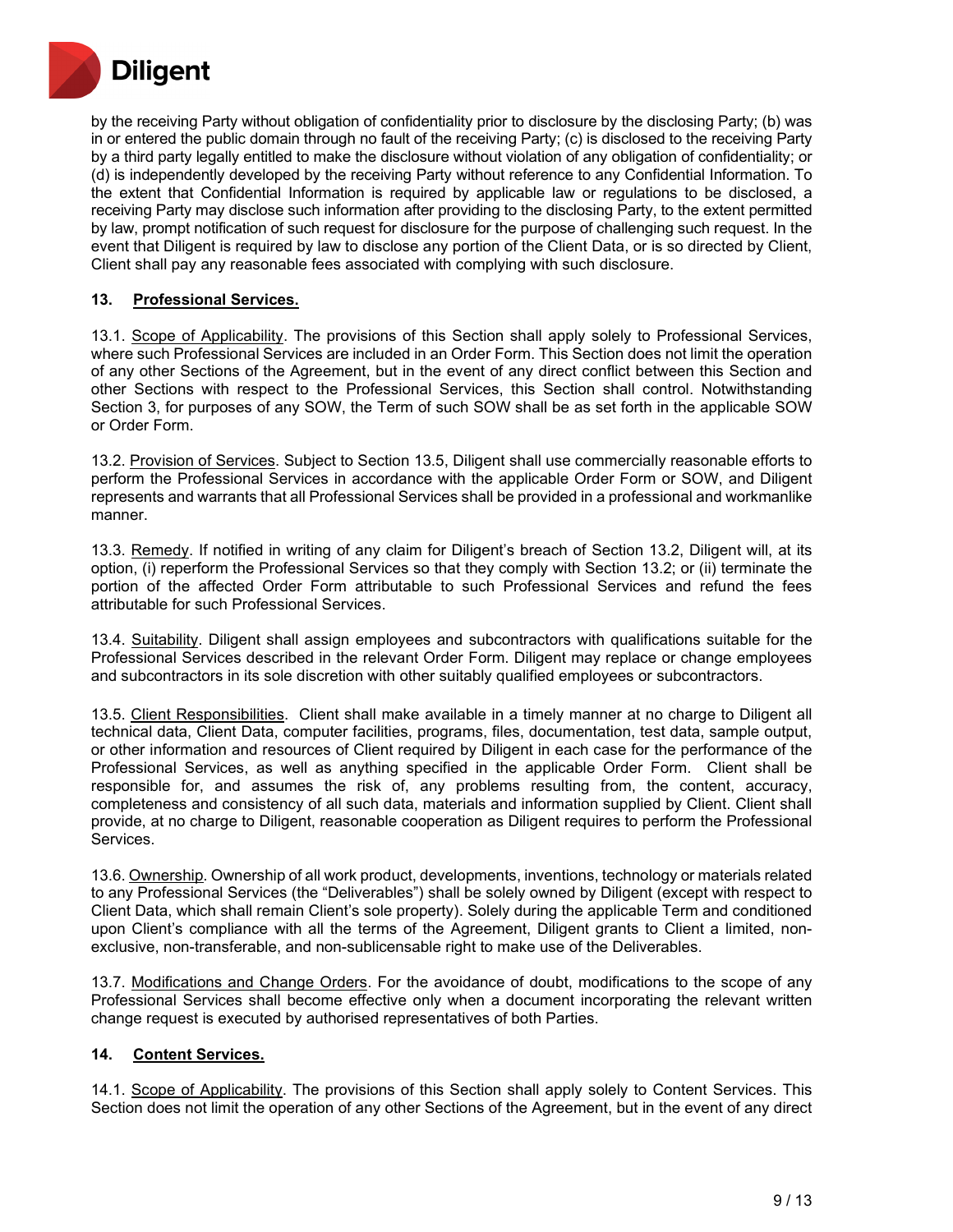

conflict between this Section and other Sections with respect to the Content Services, this Section shall control. For the avoidance of doubt, the Content Services and any components, data, or content therein constitute a part of the Diligent Service under this Agreement.

14.2. Enhancements or Revisions to Content. Diligent reserves the right to alter or modify the Content Services and any portions or configurations thereof from time to time. Such alterations and/or modifications may include, without limitation, addition or withdrawal of features and/or data or changes in instructions and/or documentation.

14.3. Specific Restrictions. Without limiting anything else in the Agreement, Client shall not (and shall ensure that each User shall not) perform any of the following acts, except as otherwise expressly permitted by the Agreement or with the express written permission of Diligent:

(i) access the Content Service except in conjunction with the Diligent Service or remove or alter any copyright, trademark or other proprietary notice appearing on or within the Content Services;

(ii) license, sublicense, transfer, sell, resell, publish, reproduce, and/or otherwise redistribute any data within the Content Service or any components thereof in any manner, including, but not limited to, via or as part of any internet site;

(iii) provide access to the Content Service or any portion thereof to any person, firm or entity other than a User, including, but not limited to, any Affiliate not expressly identified in the Agreement;

(iv) use and access the Content Services other than as permitted under this Agreement; or

(v) copy, reproduce, modify, distribute, create derivative works of, publicly display, publicly perform, reverse engineer, decompile, or disassemble the Content Services or any portions thereof; and

(vi) PCI-DSS materials are used in accordance with the current PCI Standards Council, LLC License Agreement made available through the PCI DSS website at [www.pcisecuritystandards.org](http://www.pcisecuritystandards.org/) and also through the applicable Diligent Service prior to download of such materials.

14.4. Disclaimer. DILIGENT AND ANY THIRD-PARTY PROVIDERS MAKE NO REPRESENTATIONS, CONDITIONS OR WARRANTIES REGARDING THE COMPLETENESS, VERACITY, FITNESS FOR A PARTICULAR PURPOSE, MERCHANTABILITY OR ACCURACY OF THE CONTENT SERVICES OR ANY COMPONENT THEREOF, OR FOR ANY DELAYS, INTERRUPTIONS OR OMISSIONS. THE CONTENT SERVICES ARE FOR EDUCATIONAL AND INFORMATIONAL PURPOSES AND DO NOT CONSTITUTE LEGAL, ACCOUNTING OR OTHER PROFESSIONAL ADVICE. CONTENT SERVICES SHOULD NOT BE DEEMED TO SET FORTH ALL APPROPRIATE PROCEDURES, TESTS OR CONTROLS OR TO SUGGEST THAT OTHER PROCEDURES, TESTS OR CONTROLS THAT ARE NOT INCLUDED MAY NOT BE APPROPRIATE. CLIENT AND ITS USERS ARE RESPONSIBLE FOR APPLYING PROFESSIONAL JUDGEMENT AND APPROPRIATE PROCEDURES, TESTS OR CONTROLS. THE CONTENT SERVICES AND ANY COMPONENTS THEREOF ARE PROVIDED ON AN "AS IS" AND "AS AVAILABLE" BASIS, AND CLIENT'S USE OF THE CONTENT SERVICES IS AT CLIENT'S OWN RISK. DILIGENT AND ANY THIRD-PARTY PROVIDERS ARE NOT LIABLE FOR THE DATA, DATA STRUCTURE, METADATA, METRICS, CHARTS, GRAPHS, LITERATURE, OR OTHER CONTENT IN ANY FORM AND ANY DERIVATIVES THEREOF, (INCLUDING, WHERE APPLICABLE, ALL UPDATES TO THE FOREGOING) IN EACH CASE INCLUDED IN THE CONTENT SERVICES OR ANY DECISION OR CONSEQUENCE BASED ON USE OF THE FOREGOING.

14.5. Indemnity Client will indemnify Diligent and any Third-Party Providers for any claim, suit, action or proceeding by a third party arising directly from (a) any negligent or more culpable act or omission, willful misconduct or fraud of Client in connection with its use of the Content Services; (b) the infringement or misappropriation of any trademark, copyright, patent, or other proprietary rights of a third party by Client; (c) any failure by Client to materially comply with any applicable law in connection with its use of the Content Services; or (d) Client's failure to comply with any of the terms of this Agreement in connection with its use of the Content Services.

**15. Freemium Services.** From time to time, Diligent may make Freemium Services available to Client at no charge. **Client may choose to try such Freemium Services in Client's sole discretion.** Unless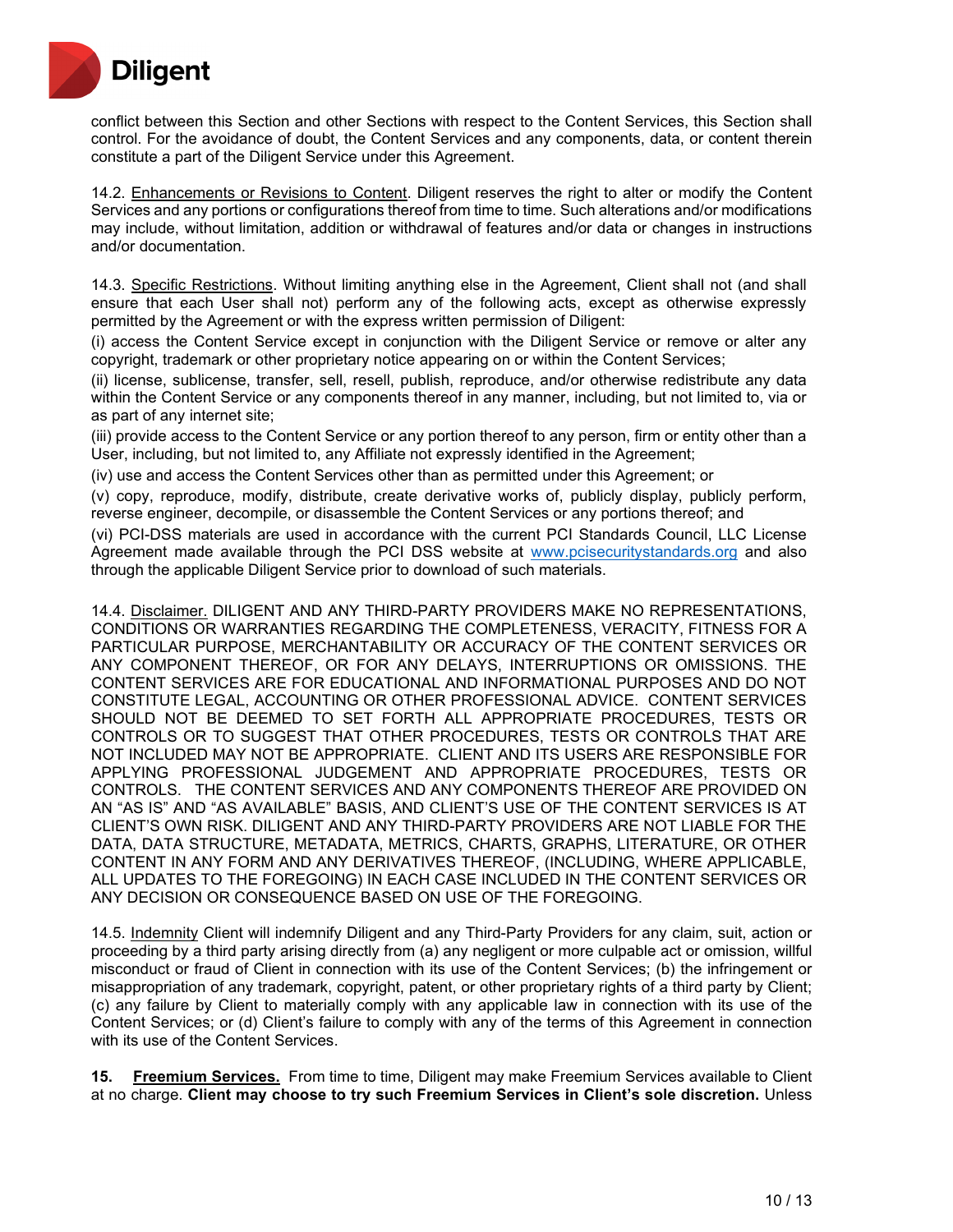

otherwise determined by Diligent, no Order Form is specifically required to enable Client's use of Freemium Services. Certain Freemium Services are intended for evaluation purposes and not for production use. Freemium Services are not supported and may be subject to supplemental terms in addition to those set out in this Agreement, which will be presented to Client. Freemium Services are not considered part of the "Diligent Service", "Software" "Professional Services", or similar terms under this Agreement; however, all restrictions and Client commitments under this Agreement shall apply to Client's use of Freemium Services (including for the avoidance of doubt Section 4 (Access Right; Restrictions)). Unless otherwise stated, Freemium Services are available for Client's use during the Term, except that any Freemium Services that are made available on a trial basis will expire upon the earlier of one year from the trial start date or the date that a version of the Freemium Services becomes generally available without the applicable Freemium Services designation. Diligent may discontinue Freemium Services at any time in Diligent's sole discretion and may never make Freemium Services generally available. Diligent will have no liability for any harm or damage arising out of or in connection with a Freemium Service.

## **16. Miscellaneous.**

16.1. Conflict. If there is an inconsistency between any of the provisions in the Terms and Conditions, the Product Terms and any Order Form, the order of precedence shall be the Order Form, the Product Terms, then the Terms and Conditions (with the first mentioned document prevailing over each subsequently mentioned document in this Section).

16.2. Variation. No amendment or variation of the Agreement (including any Order Form) will be effective unless it is in writing and signed by each Party.

16.3. Waiver. All waivers under the Agreement must be in writing to be effective.

16.4. Interpretation of Agreement. Should individual provisions of the Agreement be or become void or unenforceable after conclusion of the Agreement, the effectiveness of the Agreement itself shall otherwise remain unaffected thereby.

16.5. Governing Law and binding language. The interpretation of this Agreement and all matters related to this Agreement, including its formation, will be construed exclusively in accordance with the laws of the Federal Republic of Germany without reference to its choice-of-law provisions and with the exception of the United Nations Conventions on Contracts for the International Sale of Goods. The Parties irrevocably and unconditionally consent and submit to exclusive venue and jurisdiction of the Munich courts.

16.6. Notices. Any notices required or permitted to be given hereunder by either Party to the other will be given in writing addressed to the other Party at the address set forth in the Order (or to such other address as the other Party may request in writing by notice given pursuant to this Section) or by email with proof of receipt.

16.7. Entire Agreement. The Agreement contains the entire understanding and agreement between Diligent and Client with respect to the subject matter of the Agreement, and supersedes all other prior and contemporaneous proposals, representations, agreements, understandings, and commitments between Diligent and Client with respect to the subject matter of the Agreement.

The Agreement supersedes any conflicting terms in Client's purchase order or other ordering document. Any terms of trade stated or referenced in Client's purchase order, or any other terms to which Diligent has not specifically agreed in a writing signed by an authorised representative of Diligent, are not binding on Diligent.

16.8. No Offer of Securities. Neither Diligent nor its Third-Party Providers are investment advisors and nothing contained in the Content Services will be construed as to make a representation or warranty, express or implied, regarding the accuracy or completeness of the data and information contained in the applicable product or the advisability to buy, sell, subscribe for, exchange or redeem a particular investment. The service provided under this Agreement and all content provided in conjunction with them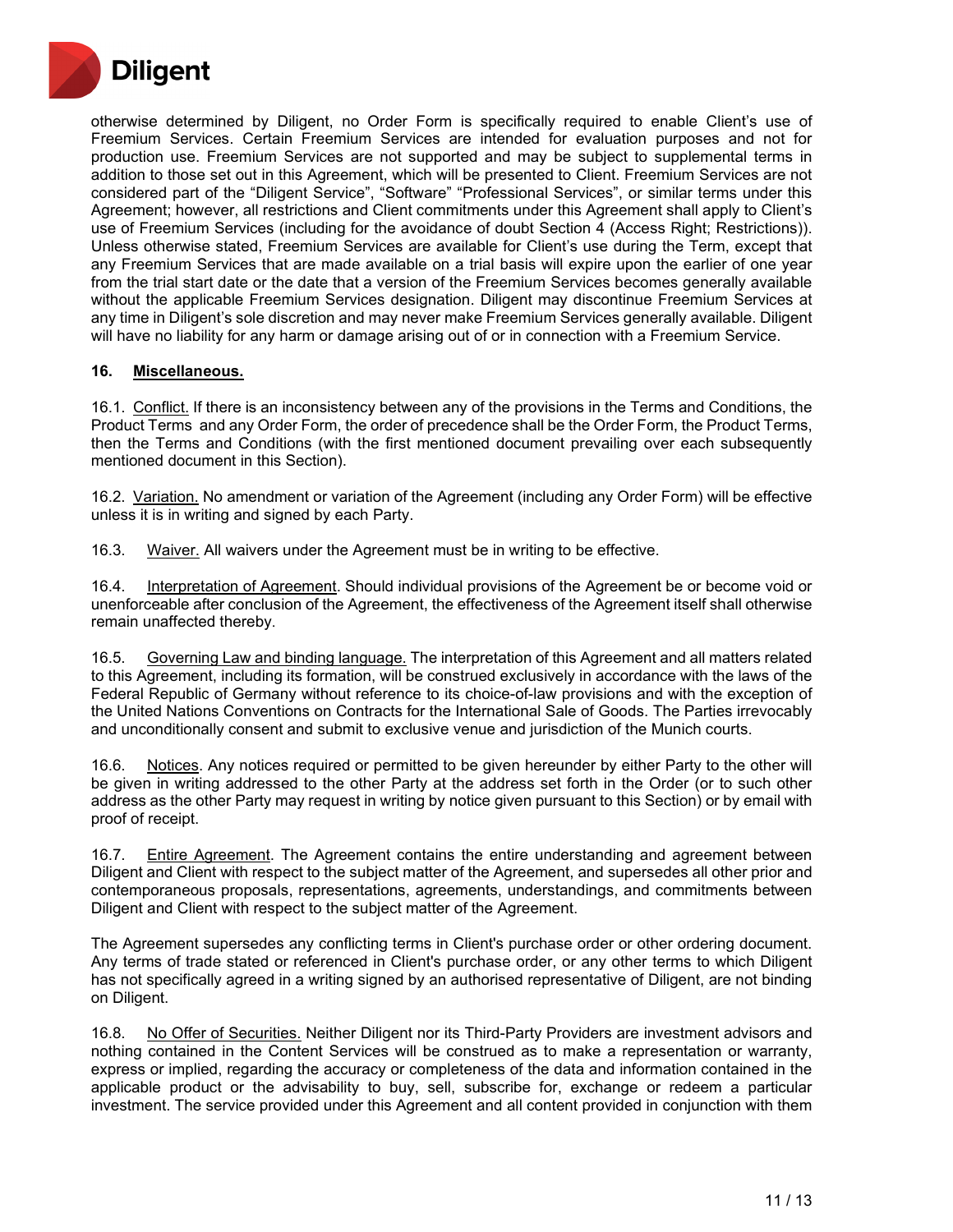

are for informational purposes only and do not constitute, and should not be construed as a solicitation or offering of any investment or other transaction, an identification or offering of any securities for purchase, a recommendation to acquire or dispose of any investment, or the provision of any financial, tax, legal or other advice of any nature whatsoever. Client understands and agrees that any decisions it makes on the basis of any information provided under this Agreement are made solely at its own risk and Diligent and the Third-Party Providers have no responsibility or liability arising from such decisions. Diligent and/or the Third-Party Providers do not (i) serve as an agent for Client, Users, or any other person, (ii) market securities to investors, (iii) participate in negotiations between a Client, Users or any investor, (iv) handle any monies or securities in transactions between investors and Client or Users (or other third parties), or (v) assist Client, Users, or investors with the completion of any transactions between them (such as transaction documentation or paid referrals).

16.9. Links to Third-Party Sites. Diligent Services and/or Software may contain links to, or allow Client or its Users to connect and use, certain third-party products, services, or software ("Third-Party Services", and each, a "Third-Party Service") in conjunction with Client's use of the Diligent Service. To take advantage of these features, Users may be required to sign up or log into such Third-Party Service or their respective websites or applications. Client acknowledges that any use of such Third-Party Service is governed solely by the terms and conditions and privacy policy of such Third-Party Service, and that Diligent does not endorse, is not liable for, and makes no representations as to any Third-Party Service, its content, or the manner in which such Third-Party Service uses, stores or processes any data. Certain features of certain Diligent Services and/or Software may depend on the availability of these Third-Party Services and the features and functionality they make available to us. Diligent does not control Third-Party Service features and functionality, which may change without notice to Diligent or Client. If any Third-Party Service stops providing access to some or all of the features or functionality currently or historically available to Diligent, or stops providing access to such features and functionality on reasonable terms, as determined by Diligent in its sole discretion, Diligent may stop providing access to certain features and functionality of the Diligent Services and/or Software. Diligent will not be liable to Client for any refunds or any damage or loss arising from or in connection with any such change made by a Third-Party Service or any resulting change to the Diligent Service and/or Software. Client and its User irrevocably waive any claims against Diligent with respect to any Third-Party Services.

16.10. Force Majeure. Neither Party will be responsible for failure of performance, due to unforeseeable causes beyond its control, including: acts of God or nature; sovereign acts of any governments; network and/or computer failure or shortage of supplied materials which are not in the sphere of influence of a Party ("**Force Majeure Event**"). Each contracting party must immediately inform the other in writing of the occurrence of a case of force majeure. Either Party will have the right to terminate the Agreement upon written notice if a force majeure occurrence continues to impact performance of the other Party for more than thirty (30) consecutive days. Each Party must immediately inform the other in writing of the occurrence of a Force Majeure Event.

16.11. Export. Neither Party shall export, directly or indirectly, any technical data acquired from the other Party under this Agreement (or any products, including software, incorporating any such data) to any country or person in breach of any applicable laws or regulations regulating export ("*Export Control Laws*"). Client shall ensure that its Users do not access any Diligent Service (or use the Software or any Deliverables) in breach of Export Control Laws.

16.12. Anti-Bribery. Each Party shall comply with all applicable anti-bribery legislation in connection with the operation of this Agreement. Each Party agrees that it has not received or been offered any illegal bribe, kickback payment, gift, or thing of value from any of the other Party's employees or agents in connection with this Agreement. Reasonable gifts and entertainment provided in the ordinary course of business do not violate the above restriction. If a Party learns of any breach of this Section related to this Agreement, it will use reasonable efforts to promptly notify the other Party's legal department.

16.13. No Assignment or Delegation. Client may not (i) assign the Agreement or rights to the Diligent Service, Professional Services or Software, in whole or in part, or (ii) delegate its duties, or have another